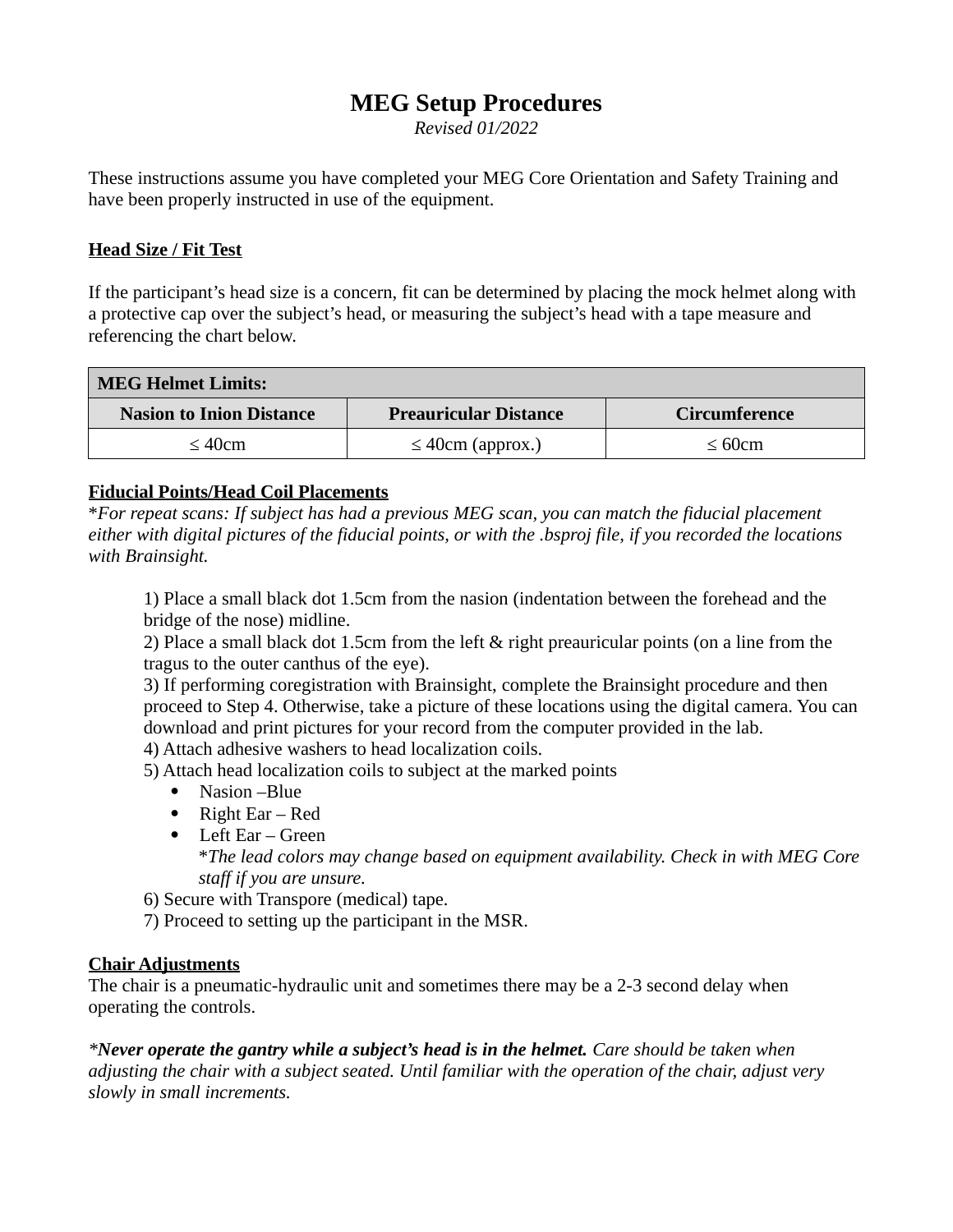### **1) Front Panel Controls**

a) There are two valves (Height Adjust Valve and Tilt Adjust Valve) and a hand wheel (Motion Control Hand wheel) located on the front control panel. The Brake Valve is located on the side of the control panel. Using these controls there are three adjustments that can be made:

- The chair can be raised up or down (Height Adjust Valve),
- The backrest can be raised or lowered (Tilt Adjust Valve) and
- The chair can slide back or forward (Brake Valve).

b) The Height Adjust and Tilt Adjust Valves located on the front control panel controls whether the hand wheel adjusts the height of the chair or the tilt of the backrest. The two valves cannot be activated at the same time.

### **2) Chair Backrest Adjustment**

a) The upper valve controls the TILT of the chair backrest.

b) To adjust the back rest turn the valve to the "1" (on) position.

c) With the Tilt Valve in the "1" position the hand wheel controls the backrest angle. The hand wheel is turned clockwise to make the backrest move up and is turned counter-clockwise for downward motions.

d) The Tilt Control Valve should always be left in the "0" (off) position unless adjustments are being made.

# **3) Chair Height Adjustment**

a) The lower valve controls the HEIGHT of the chair.

b) To adjust the height of the chair turn the valve to the "1" (on) position.

c) With the Height Adjust Valve in the "1" position the hand wheel controls the speed and direction of movement of the chair height. The hand wheel is turned clockwise to make the chair move up and is turned counter-clockwise for downward motions.

d) The Height Adjust Valve should always be left in the "0" (off) position unless adjustments are being made.

# **4) Chair Movement**

a) The BRAKE valve controls the back and forward movement of the chair.

b) Turn the valve to the "1" (unlocked/on) position.

c) With assistance, push the chair back or forward to position the chair so that the subject's head is directly under the gantry.

d) The brake provides only a light braking effect. While it is possible to move the chair with the brake in the "locked" position this should be avoided as it will cause premature wear to the brake pad.

e) After adjusting the chair set the brake to the LOCKED ("0") position.

### **Positioning a Subject in the Chair**

# **\*Never operate the gantry while a subject's head is in the helmet.**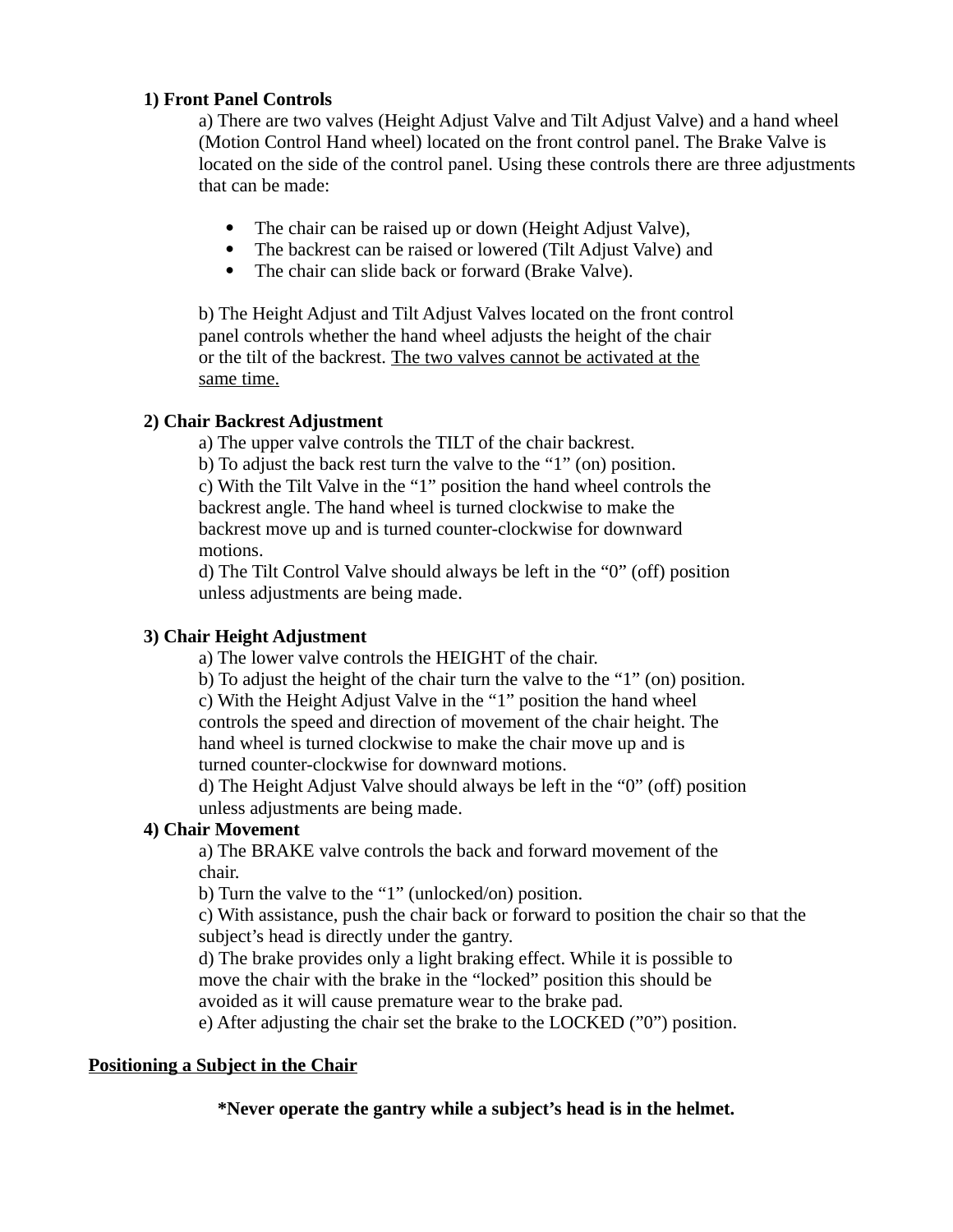1) The gantry should be at 15° tilt (fully upright) in the seated position.

2) Ensure the visual stimulus screen is locked in place before placing a subject in the chair.

3) Guide the subject into the chair, reminding them to be mindful of the MEG helmet as they sit down.

4) If using auditory stimuli, prepare the auditory tubes with a disposable earbud (yellow). Instruct the participant to insert the earbud like an earplug and allow it to fully expand in the ear canal. Shallow insertion will cause sound attenuation (as much as 30dB lost) and will affect the results of your study.

5) Prepare the Pearltec head positioning pads with a disposable cover for each pad and give to the participant. Instruct the participant to hold the pads over their ears as they are raised into the Dewar.

6) Care should be exercised when adjusting the chair height while a subject is seated under the gantry. The operator should be completely familiar with the operation of the controls before operating the chair with a subject or patient's head inside the gantry.

7) Adjust the chair very slowly in small increments. Adjust the chair height so that the subject's head is near the top of the gantry. Query the subject with each adjustment.

8) Place the triangular leg pillow under subject's knees and so that the subject does not slide down in the chair. Instruct the participant to inflate the Pearltec pads to a comfortable

9) If it is anticipated the subject will be required to keep head / neck still for extended periods of time, you can add rolled up towels to bolster the neck or additional Pearltec pads to fill in helmet space at the back of the head to stabilize your participant.

### **Gantry Position – Tilting the Gantry**

#### **\*Never operate the gantry while a subject's head is in the helmet. \*Before lowering the gantry, ensure that there is nothing resting on the flat surface behind the MEG Dewar. Equipment has been crushed and destroyed when the gantry was lowered.**

1) The gantry has an indicator and several controls which are located on the right side of the base. These include:

- **Brake Lever** (lower handle) releases the brakes.
- **Tilt Control Lever** -(upper handle) controls the UP/DOWN movement of the gantry.
- **Angle Indicator** indicates the gantry's angle of tilt.

The controls have been designed so that the operator is required to use both hands.

3) Pulling up on the Brake Lever turns on the power and releases the brake. Releasing the Brake Lever turns off the power.

4) The Tilt Control Lever is OFF when in the center position.

5) To re-position the Gantry, lift the Brake Lever.

6) If the gantry brake does not release immediately when the Brake Lever is raised, raise the gantry up a few degrees before starting downward motion.

7) As the Tilt Control Lever handle is lifted further the gantry will begin to rise.

8) Pushing the Tilt Control Lever handle down will cause the gantry to lower.

9) Returning the Tilt Control Lever to the center OFF position will cause the